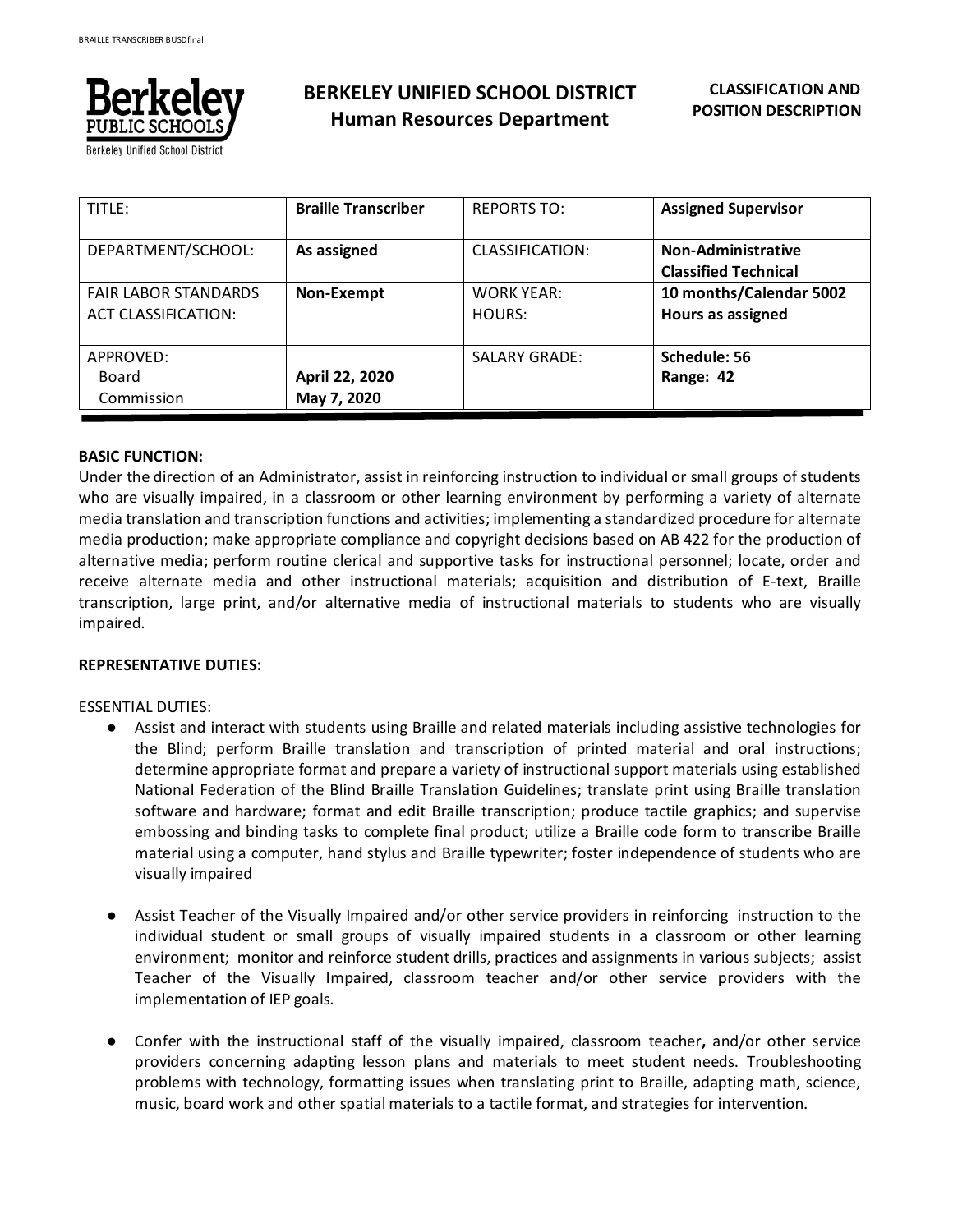- Perform routine clerical duties in support of educational activities such as preparing, keyboarding, duplicating, enlarging and ordering materials designed for students who are visually impaired; assist in filing, organizing and maintaining inventory of materials related to visually impaired instructional activities; maintain routine records and student files as assigned; distribute and collect adapted student assignments, documents and various forms as assigned
- Prepare copies of tests, study materials, textbooks, charts and others for students who are visually impaired; operate specialized equipment to enlarge, copy and record instructional materials, computer enhance instructional materials to alternate media; provide print interlining of student Braille material.
- Assist students with meeting individual education goals and objectives; report progress regarding student performance and behavior.
- Help student access information from the board/overhead by copying onto paper or whiteboard, making a Braille copy, reading to the student, pairing with peers.)
- Supervise correct use of specialized equipment and assistive technology, such as computer and iPad with voice-output, manual and electronic Braille writing and reading devices, abacus, magnification devices and software applications.
- Support visually impaired student, but promote independence by facilitating problem-solving, stepping back and allowing student to act with indirect prompting.
- Monitor and interact with students during outdoor, physical education and other recreational activities as directed, to insure safety and independence.
- Escort students during the regular duty day to and from designated locations; accompany students on field trips, recreational functions, social events and during outdoor activities **as directed when necessary.**
- Assist in maintaining the health and safety of students by following the health and safety practices and procedures
- Assist in maintaining a learning environment in a safe, orderly and clean manner; provide classroom support by setting up adaptive equipment in work areas and distributing and collecting adaptive paper, supplies and materials.
- Receive and distribute a variety of books and instructional materials from local or national sources utilized for students who are visually impaired ; ensure materials are received and returned as necessary; maintain appropriate inventory of books, supplies and materials applicable to the program; locate, order and received Braille and other instructional materials for students who are visually impaired
- Work with Teachers of the Visually Impaired, librarians, and online publishers to obtain E- text or alternative media for students' use; catalog E-text, maintain a database of holdings, maintain and upload E-text into server for future use by eligible students
- Maintain confidentiality of student information in accordance with state and federal mandates
- Operate a variety of office and classroom equipment including a copier, bookbinder, Braille embosser, computer and software, as appropriate; ensure visually impaired tools are accessible to students, including CCTV, slant boards, monocular, abacus, iPad, Braille technology**,** and other materials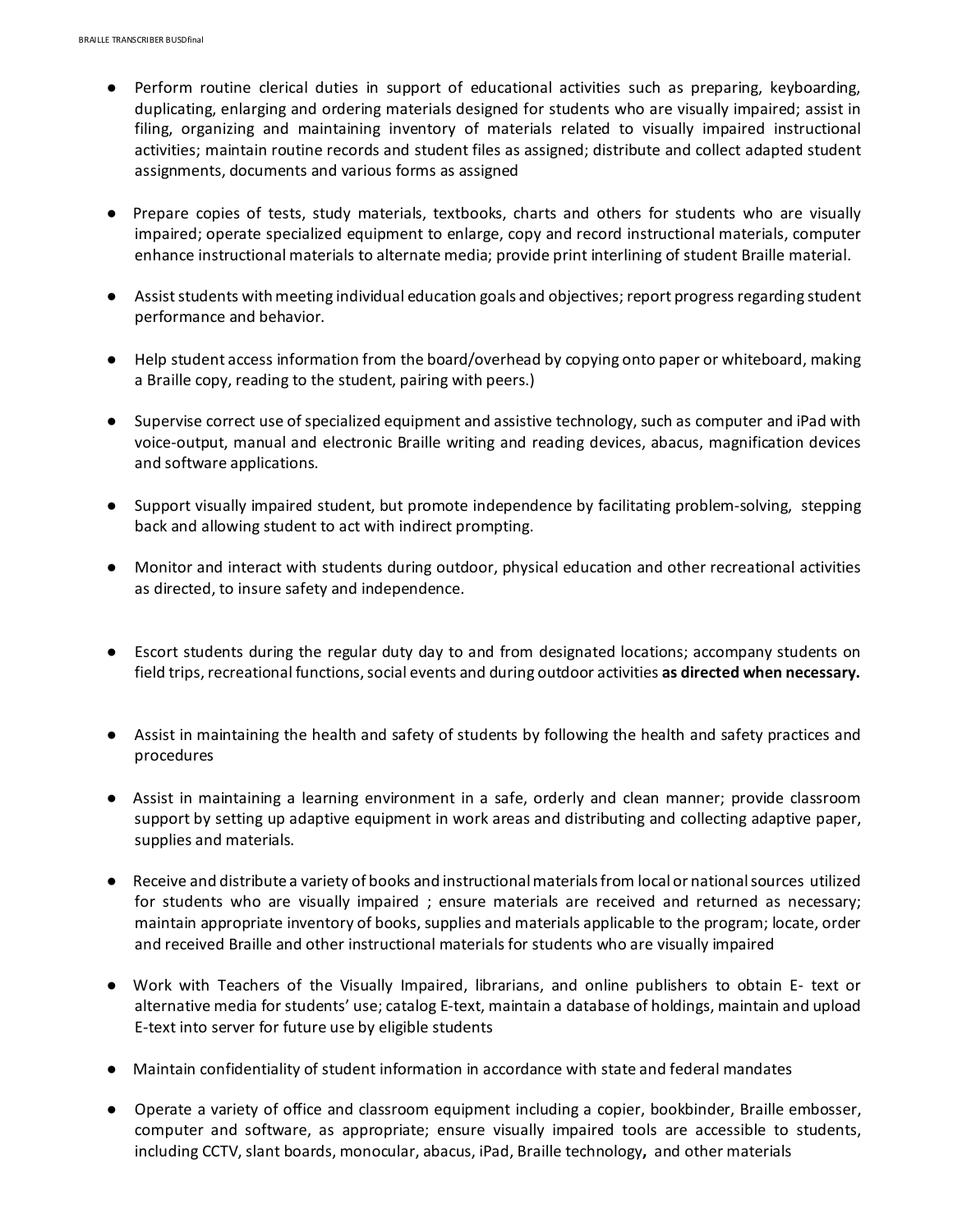● Respond to student medical emergencies according to District protocol and prepare related paperwork as appropriate

#### OTHER DUTIES:

Perform related duties as assigned

## **KNOWLEDGE AND ABILITIES:**

Basic Unified English Braille code, Nemeth Braille Code of Mathematics, Braille textbook format code and foreign language Braille code

Methods of preparing tactile aids such as maps, graphs, and charts

Perkins Braillewriter, specialized Braille software, and Braille embosser

Filing methods and record maintenance systems

Braille transcription techniques:

- $\bullet$  Ability to read and write basic literary Braille (Gr. 1) = alphabet and numerals only.
- Ability to use a Braille "contraction chart" for Gr. 2 literary Braille = 2nd level of Braille using 100+ contractions.
- Ability to interline Braille student work, using Braille contraction chart as needed.
- Knowledge of Basic Elementary Arithmetic Level Braille (Nemeth Code)
- Create simple tactile graphics (raised lines for drawings, charts, tables)
- Basic knowledge of accessible technology for the visually impaired
- (For example: Operating screen-reader software on a Windows computer; knowledge of accessibility options on classroom computers, refreshable Braille display)

## Braille Translation Software Skills:

(Using Windows computer with software such as Duxbury)

- Ability to use 6-key input on a computer to produce math
- Willingness to receive training in basic functions of Braille translation software for simple literary materials**.**

Proper operation and use of Braille and large print transcription equipment and machines Concerns and challenges of students who are visually impaired Guidance principles and practices related to students who are visually impaired Basic subjects taught in local schools, including arithmetic, grammar, spelling, language and reading Basic instructional methods and techniques Correct English usage, grammar, spelling, punctuation and vocabulary Classroom procedures and appropriate student conduct Safe practices in classroom and playground activities Operation of standard office and classroom equipment including a computer Oral and written communication skills Interpersonal skills using tact, patience and professionalism Basic record-keeping

## ABILITY TO:

Perform a variety of Braille translation and transcription functions and activities Assist with instruction and related activities in a classroom or assigned learning environment Reinforce instruction to individual or small groups of students with special needs as directed by the teachers and/or other service providers

Assist in the preparation of instructional materials and implementation of lesson plans Perform routine clerical duties including keyboarding, filing and duplicating materials Understand and relate to students with special needs and respect individual differences